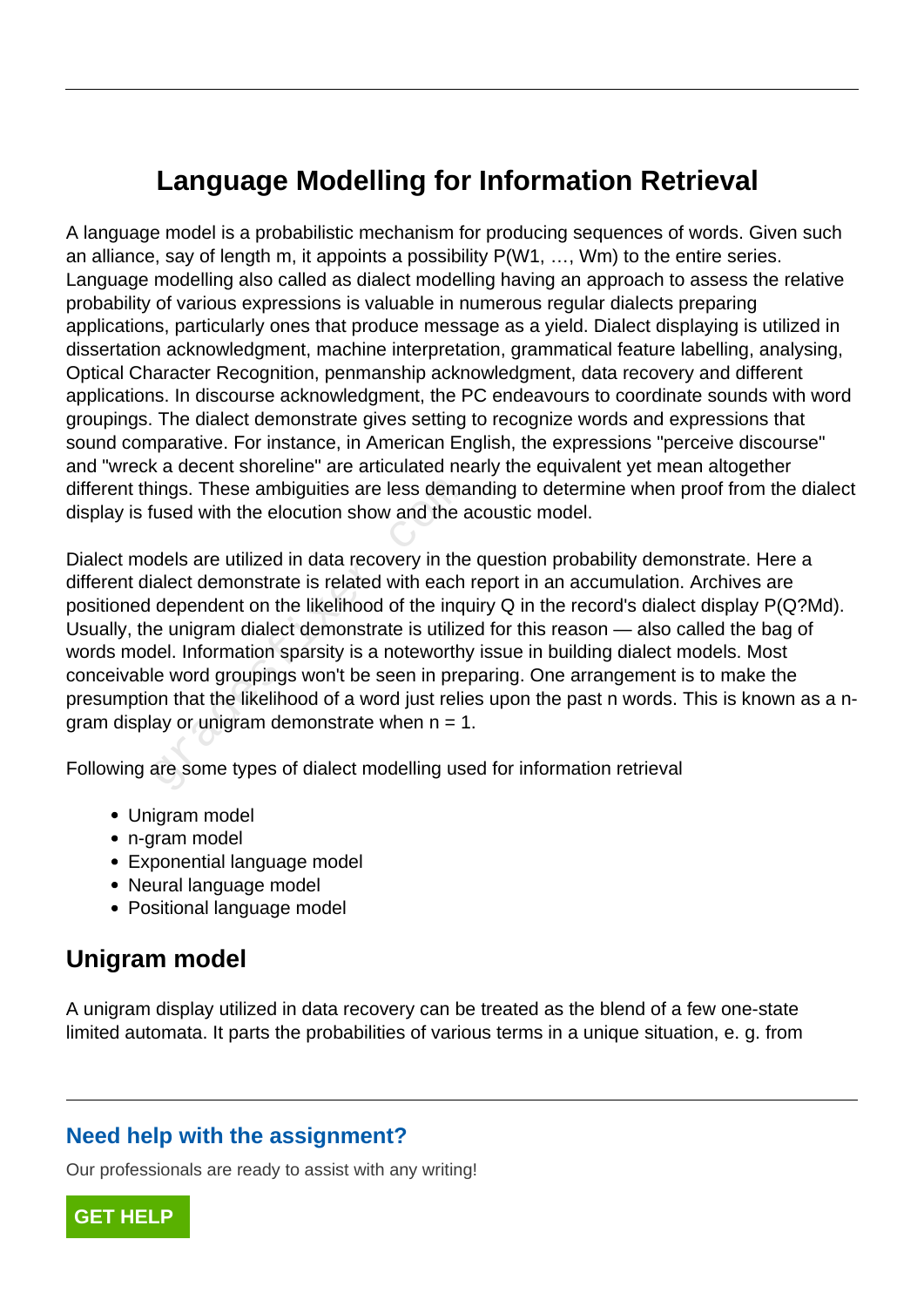$P(t1t2t3) = P(t1)P(t2?t1)P(t3?t1t2)$  to  $Puni(t1t2t3) = P(t1)P(t2)P(t3)$ . In this model, the likelihood of each word just relies upon that word's very own likelihood in the report, so we just have onestate limited automata as units. The robot itself has a likelihood circulation over the whole vocabulary of the model, summing to 1. Coming up next is a representation of a unigram model of a record. Terms Probability in doc a 0. 1 the 0. 031208 and 0. 029623 we 0. 05 share 0. 000109. . . . . . In Information retrieval context, unigram dialect models are frequently smoothed to dodge occasions where  $P(\text{term}) = 0$ . A typical methodology is to produce a most extreme probability show for the whole gathering and straightly interject the accumulation display with a greatest probability demonstrate for each archive to make a smoothed record show.

## **N-gram model**

In a n-gram display, the likelihood P (w1, ..., wm) of watching the sentence w1, ..., wm is approximated as Here, it is expected that the likelihood of watching the ith word wi in the setting history of the previous i?1 word can be approximated by the likelihood of watching it in the abbreviated setting history of the first n?1 words (nth order Markov property). The restrictive likelihood can be figured from n-gram show recurrence checks: The words bigram and trigram dialect demonstrate indicate n-gram show dialect models with  $n = 2$  and  $n = 3$ , separately. Normally, be that as it may, the n-gram display probabilities are not gotten straightforwardly from the recurrence tallies, since models inferred along these lines have extreme issues when gone up against with any n-grams that have not expressly been seen previously. Rather, some type of smoothing is vital, doling out a portion of the aggregate likelihood mass to inconspicuous words or n-grams. Different strategies are utilized, from basic "include one" smoothing (appoint a tally of 1 to inconspicuous n-grams, as an uninformative earlier) to more complex models, for example, Good-Turing marking down or back-off models. d setting history of the first n?1 words<br>can be figured from n-gram show recur<br>monstrate indicate n-gram show dialect<br>be that as it may, the n-gram display pi<br>ecurrence tallies, since models inferred<br>gainst with any n-gram

# **Exponential language model**

Maximum entropy dialect models encode the connection between a word and the n-gram history utilizing highlight capacities. The condition is where  $Z(w1, ..., wm?1)$  is the parcel work, an ? is the parameter vector, and f(w1, …, wm) is the element work. In the least complex case, the element work is only a pointer of the nearness of a specific n-gram. It is useful to utilize an earlier on an ? or some type of regularization. The log-bilinear model is another case of an exponential dialect mode.

### **Neural language model**

Neural dialect models (or Continuous space dialect models) utilize consistent portrayals or embeddings of words to make their predictions. These models make utilization of Neural

### **Need help with the assignment?**

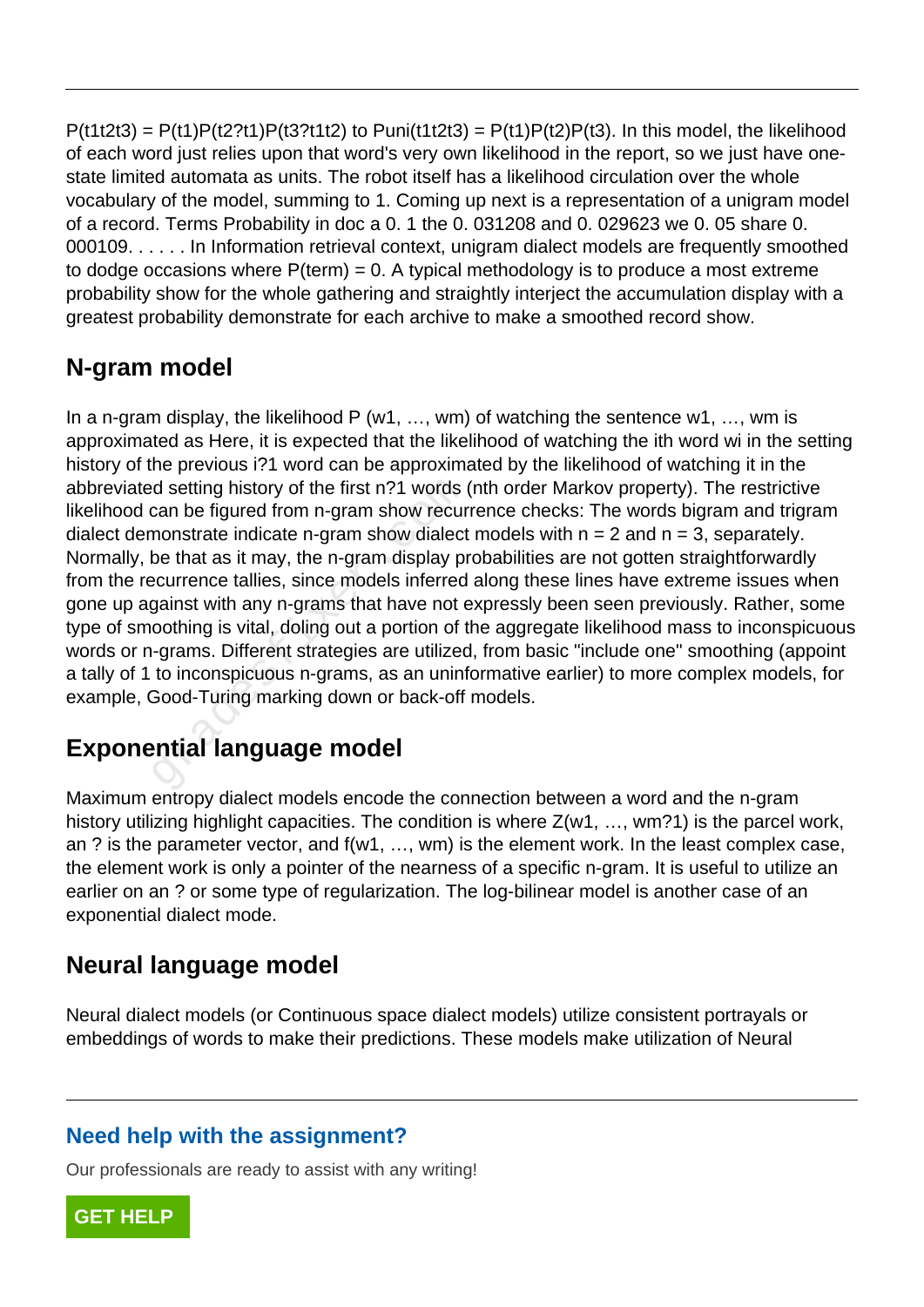systems. Nonstop space embeddings help to lighten the scourge of dimensionality in dialect demonstrating: as dialect models are prepared on bigger and bigger writings, the quantity of one of a kind words (the vocabulary) increases and the quantity of conceivable arrangements of words increments exponentially with the extent of the vocabulary, causing an information sparsity issue on the grounds that for every one of the exponentially numerous successions. Along these lines' insights are expected to legitimately gauge probabilities. Neural systems stay away from this issue by speaking to words distributed, as non-direct blends of weights in a neural net. A substitute portrayal is that a neural net surmised the dialect work. The neural net engineering may be feed-forward or intermittent, and keeping in mind that the previous is more straightforward the latter is more typical. Normally, neural net dialect models are built and prepared as probabilistic classifiers that figure out how to anticipate a likelihood conveyance P(wt|context) ?t ? V i. e. , the system is prepared to anticipate a likelihood circulation over the vocabulary, given some semantic setting. This is finished utilizing standard neural net preparing calculations, for example, stochastic angle plunge with backpropagation. The setting may be a settled size window of past words, so the system predicts P(wt|wt?k, ..., wt?1) from a component vector speaking to the past k words. Another choice is to utilize "future" words and "past" words as highlights, so that the evaluated likelihood is P(wt|wt?k, …, wt?1, wt+1, …, wt+k). A third choice, that permits quicker preparing, is to reverse the past issue and influence a neural system to take in the specific situation, given a word. One at that point augments the logprobability.

This is known as a skip-gram dialect display and is the premise of the popular word2vec program. Rather than utilizing neural net dialect models to deliver genuine probabilities, usually to rather utilize the circulated portrayal encoded in the systems "concealed" layers as portrayals of words; each word is then mapped onto a n-dimensional genuine vector called the word installing, where n is the extent of the layer just before the yield layer. The portrayals in skipgram models have the unmistakable trademark that they demonstrate semantic relations between words as direct blends, catching a type of compositionality. For instance, in some such models, if v is the capacity that maps a word w to its n-d vector portrayal, at that point v(king) ? v(male) + v(female) ? v(queen) where ? is made exact by stipulating that its right-hand side must be the closest neighbour of the estimation of the left-hand side. aking to the past K words. Another chots, so that the evaluated likelihood is P<br>at permits quicker preparing, is to rever<br>take in the specific situation, given a w<br>wwn as a skip-gram dialect display and<br>Rather than utilizi

### **Positional language model**

A positional language model is one that depicts the likelihood of given words happening near each other in a content, not quickly adjoining. Likewise, bag of concept models uses on the semantics related with multi-word articulations, for example, buy\_christmas\_present, notwithstanding when they are utilized in data rich sentences like "today I purchased a great deal of extremely pleasant Christmas presents". Positional dialect model (PLM) which actualizes the two heuristics in a bound together dialect demonstrate. The key thought is to

#### **Need help with the assignment?**